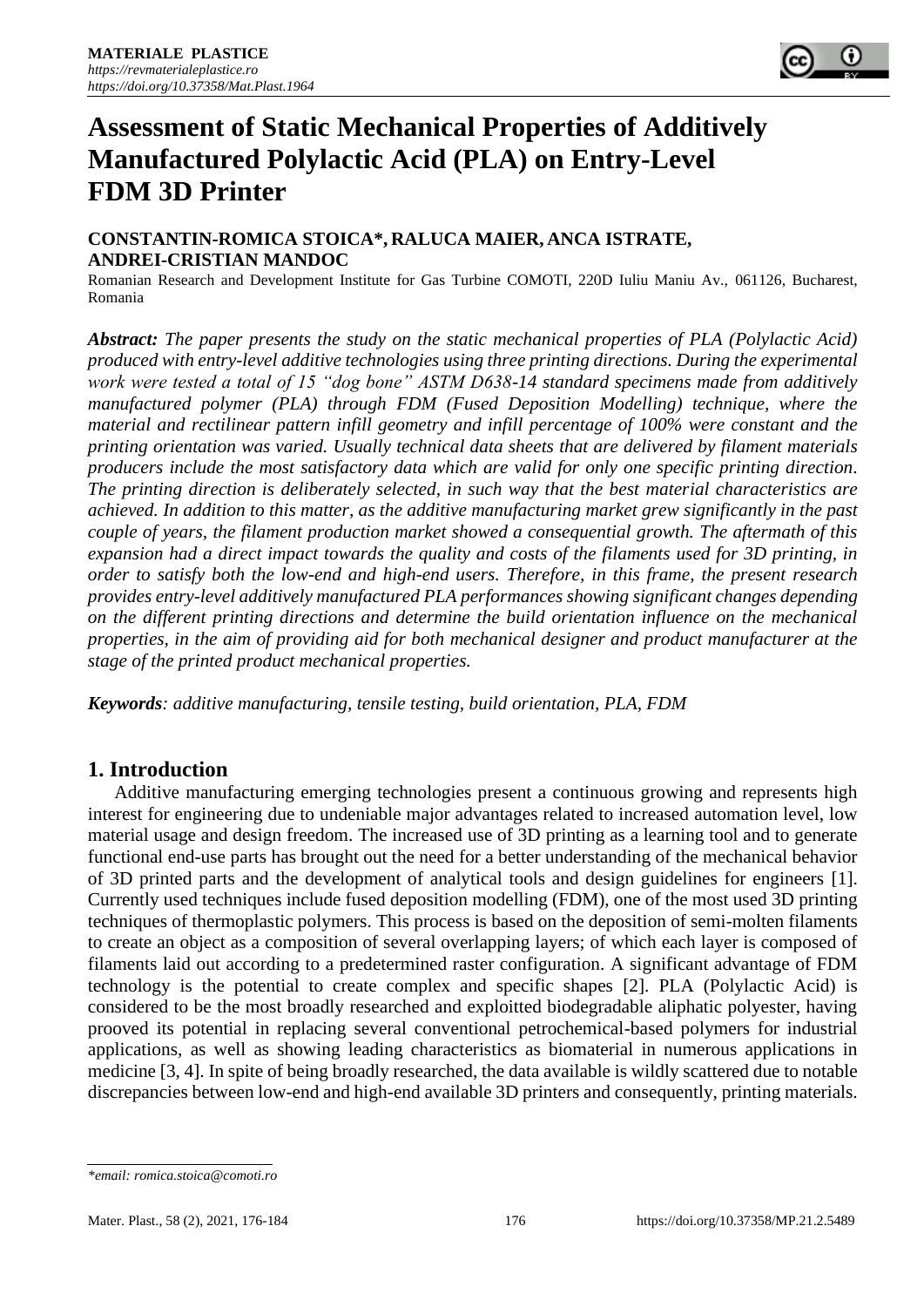

In an analysis of the physical and mechanical properties of PLA for a widerange of applications [5,6], it was discovered that data for young modulus varies between 0.35 and 3.5 GPa which validates according to the range found in several studies that research the behaviour of PLA samples for tensile tests.

These studies differentiated themselves through different providers of the filament and 3D printers, although the same technology (FDM) was used with similar printing parameters [2, 7].

# **2. Materials and methods**

#### **2.1. PLA filament sample preparation and tensile test experimental mechanical characterisation**

The material used for samples was PLA from Plusivo in black color, filament with 1.75 mm in diameter. The extrusion nozzle was 0.4 mm in diameter, the layer thickness was 0.2 mm for all layers. Specimen were printed at raster orientation angle of 45° for the specimens in horizontal direction and 0° for those fabricated in longitudinal and transversal direction. The building direction is shown in Figure 1.



**Figure 1.** Build orientation of the samples a) horizontal b) longitudinal and c) transversal

The tensile tests were performed according to ASTM D638-14 [8] with the samples printed in three directions. The printing directions are shown in Figure 1 and the sample dimensions are shown in [Figure](#page-1-0)  [2.](#page-1-0) The tensile testing machine was an Instron 8872 with a load cell of 25 kN. The testing speed was set to 5 mm/min, an Instron 2620-601 extensometer of 50 mm gauge length was used to determine the tensile strain. The specimens have an overall length bigger than the minimum specified (200 mm instead of 165 mm) in [8] because the clamping zone was enlarged to avoid failure in the clamping region.



<span id="page-1-0"></span>**Figure 2.** Sample geometry according to ASTM D638- 14 [8]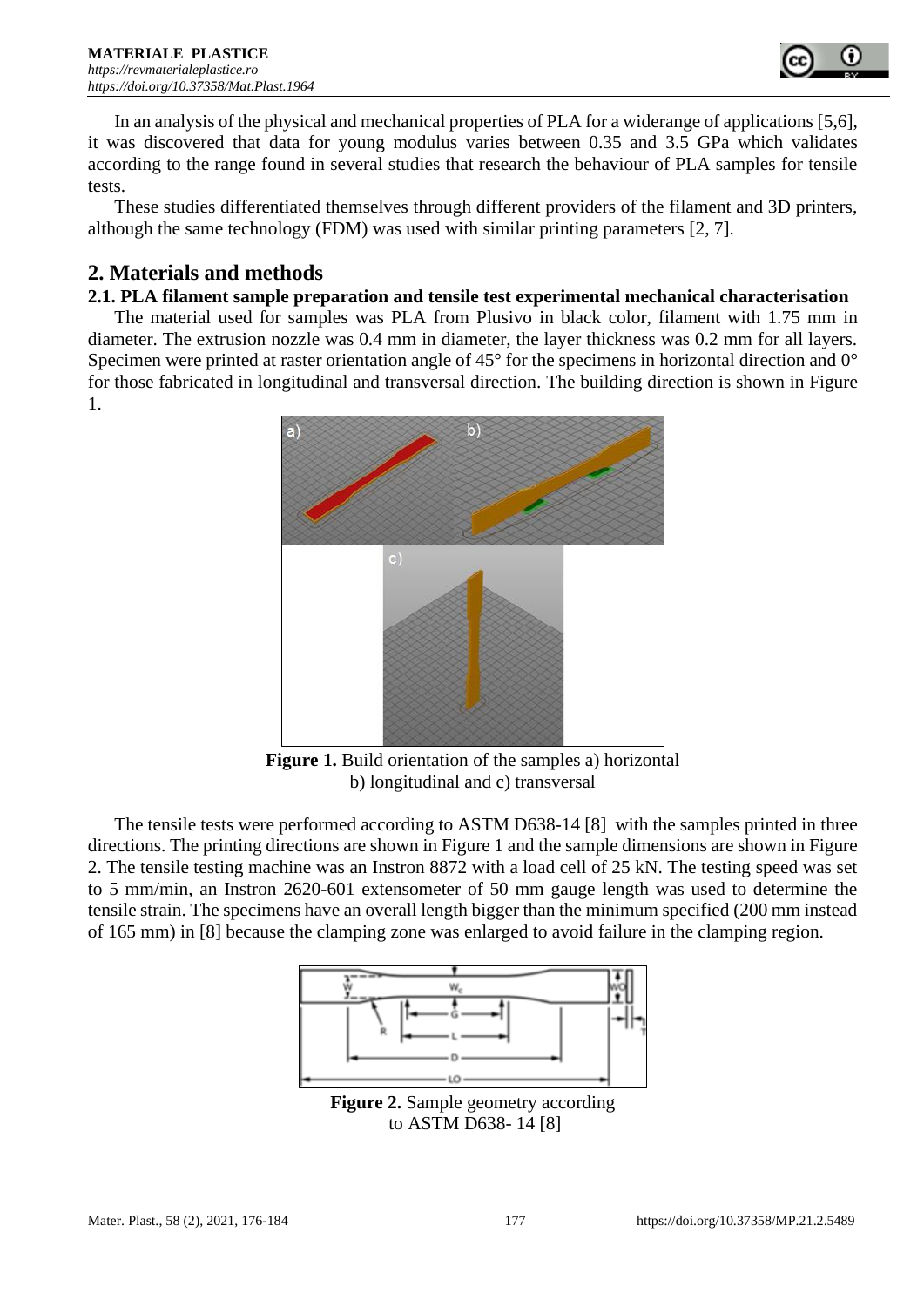| <b>Table 1.</b> Tensile samples dimensions |               |                |  |  |  |  |
|--------------------------------------------|---------------|----------------|--|--|--|--|
| Dimensions according to ASTM D638-14       | Value<br>(mm) | Tolerance (mm) |  |  |  |  |
| W- Width of narrow section                 | 13            | $\pm 0.5$      |  |  |  |  |
| L- Length of narrow section                | 57            | $\pm 0.5$      |  |  |  |  |
| WO- Width overall                          | 19            | $+6.4$         |  |  |  |  |
| LO-Length overall                          | 165           | no maximum     |  |  |  |  |
| G- Gage length                             | 50            | $\pm 0.25$     |  |  |  |  |
| D- Distance between grips                  | 115           | ±5             |  |  |  |  |
| R-Radius of fillet                         | 76            | $+1$           |  |  |  |  |

#### **Table 1.** Tensile samples dimensions

The probes were manufactured on a Geeetech A30 FDM machine using the PrusaSlicer2.0 preprocessing program with Expert Mode settings to control printing parameters. The samples were printed from the same filament spool with print jobs of 5 samples at the same time to avoid water absorption of the samples by reducing the total fabrication time.

|                   |                                         | <b>Nozzle</b>                         |                           | <b>Infill</b>                        |                    |                            | Top/              |                            |  |
|-------------------|-----------------------------------------|---------------------------------------|---------------------------|--------------------------------------|--------------------|----------------------------|-------------------|----------------------------|--|
| <b>Parameter</b>  |                                         | <b>Temperature</b>                    | <b>Diameter</b>           | <b>Density</b>                       | <b>Type</b>        |                            | <b>Perimeters</b> | <b>Bottom</b><br>Layer     |  |
| <b>Value</b>      |                                         | $215^{\circ}$ C                       | $0.4$ mm                  | 100%                                 | Rectilinear        | $\overline{c}$             |                   | 2                          |  |
| <b>Parameter</b>  |                                         | <b>Heat Bed</b><br><b>Temperature</b> | <b>Extrusion</b><br>width | <b>Layer Height</b>                  | <b>Print speed</b> | <b>Volumetric</b><br>flow  |                   |                            |  |
| <b>Value</b>      |                                         | $60^{\circ}$ C                        | $0.45$ mm                 | $0.2 \text{ mm}$                     | $50 \text{ mm/s}$  | $13 \text{ mm}^3/\text{s}$ |                   |                            |  |
|                   |                                         |                                       |                           | <b>EXTRUSION WIDTH</b>               |                    |                            |                   |                            |  |
|                   |                                         | <b>Default extrusion width</b>        |                           | <b>First layer</b>                   | <b>Perimeters</b>  |                            |                   | <b>External perimeters</b> |  |
|                   | $0.45$ mm                               |                                       |                           | $0.42$ mm                            | $0.45$ mm          |                            | $0.45$ mm         |                            |  |
|                   | Solid infill<br><b>Top solid infill</b> |                                       | <b>Support material</b>   | <b>Infill</b>                        |                    |                            |                   |                            |  |
|                   | $0.45$ mm                               |                                       | $0.4 \text{ mm}$          | $0.35$ mm                            |                    |                            | $0.45$ mm         |                            |  |
|                   |                                         |                                       |                           | <b>SPEED FOR PRINT MOVES</b>         |                    |                            |                   |                            |  |
| <b>Perimeters</b> |                                         |                                       | <b>Small perimeters</b>   | <b>External perimeters</b>           | <b>Infill</b>      |                            | Solid infill      |                            |  |
| $60$ mm/s         |                                         |                                       | $15 \text{ mm/s}$         | 50%                                  | $80 \text{ mm/s}$  |                            | $20 \text{ mm/s}$ |                            |  |
| Top solid infill  |                                         |                                       | <b>Support material</b>   | <b>Support material</b><br>interface | <b>Bridges</b>     |                            | Gap fill          |                            |  |
| $15$ mm/s         |                                         |                                       | $60$ mm/s                 | 100%                                 | $60$ mm/s          |                            | $20$ mm/s         |                            |  |
|                   |                                         |                                       |                           | <b>OTHERS</b>                        |                    |                            |                   |                            |  |
| <b>Travel</b>     |                                         |                                       | <b>First layer speed</b>  | <b>Maximum print speed</b>           |                    |                            |                   |                            |  |
| $130$ mm/s        |                                         |                                       | $30 \text{ mm/s}$         | $80$ mm/s                            |                    |                            |                   |                            |  |

**Table 2.** Main fabrication parameters

The samples were measured to evaluate the tolerances of the manufactured parts and all samples were in the limits prescribed by the tensile testing standard. Due to technical errors that occurred during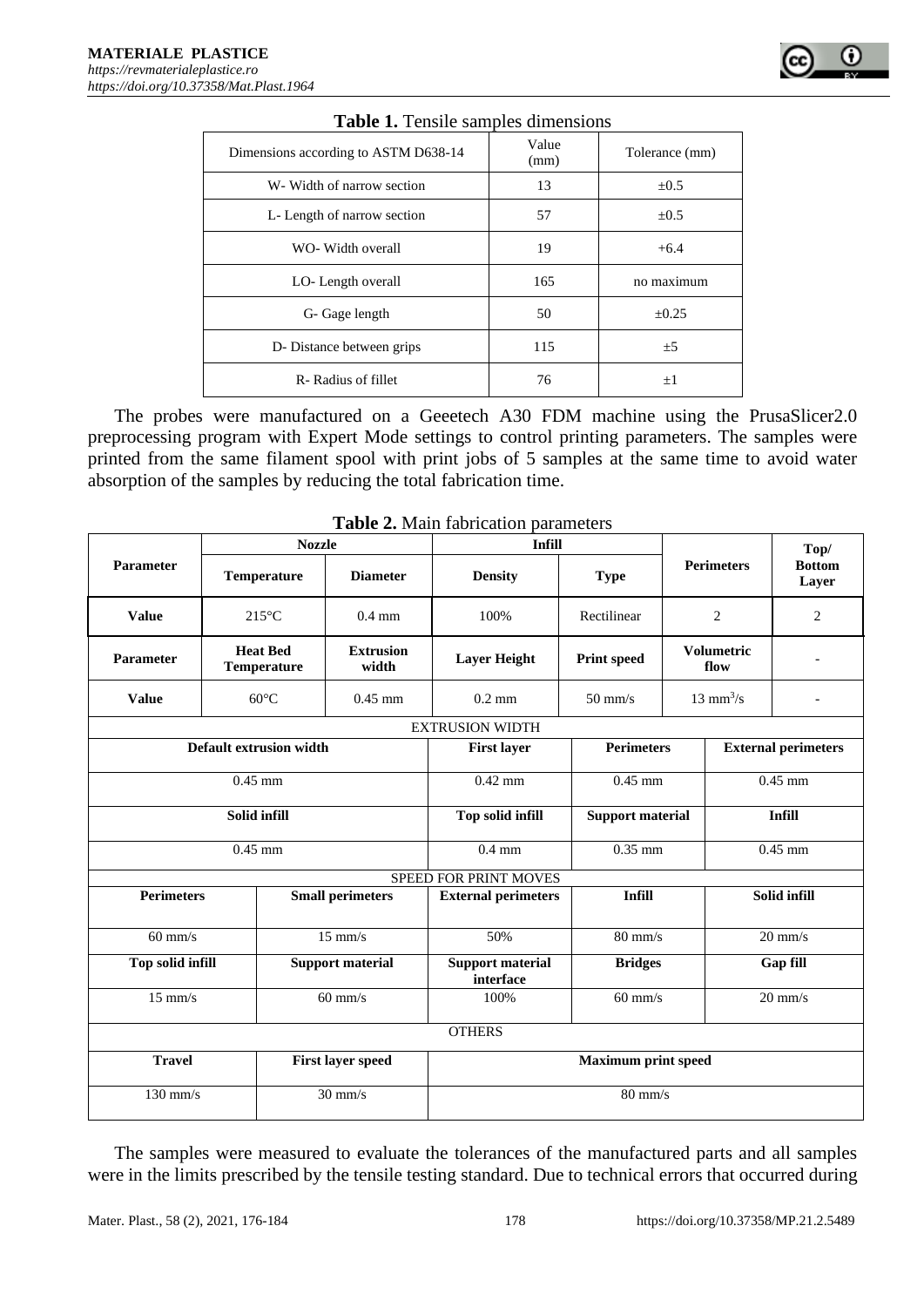

the static test campaign, it was concluded that the data obtained for some samples did not meet the requirements to be validated, therefore a minimum of 3 samples were tested according to the standard [8].



**Figure 3.** Sample mounted on the Instron 8872 (load cell of 25 kN) hydraulic testing machine with the strain gauge mounted before testing

## **3. Results and discussions**

The stress-strain curves of all tested specimens are plotted in [Figure 4,](#page-3-0) [Figure](#page-5-0) 8, [Figure](#page-6-0) 10, the straight lines indicate the Young modulus at a 0.2% offset. Both yield and ultimate tensile strength are represented by black dots. In [Figure 4](#page-3-0) we notice that for the longitudinal printing direction an ultimate tensile strength of approximately 35 MPa is obtained, a value that exceeds the properties of an aluminium alloy series 1000, but lower than an alloy of series 2000 which has a yield strength to have a minimum value of 168 MPa. If we compare the specific stresses (MPa/kg), polylactic acid is only twice as weak as a 2000 series aluminium alloy, which is an aviation alloy used in shell panels and other parts with a structural role on an aircraft. The elongation values are within the values for fragile materials, the material has almost no plastic deformations, the maximum value of elongation at complete failure is 3% and an average value for elongation at break, for this direction, is around 2.5% except for the sample L5 which shows a smaller elongation at break. From all the tests performed in all printing directions, the longitudinal direction showed the highest strength values, which are found in Table 3.

It is observed that the modulus of elasticity has values that depend on the printing direction, and as expected the highest value of the modulus of elasticity *E* is on the longitudinal direction where most of the fibres are oriented in the direction of the tensile load. how are they oriented for the horizontally built specimens?



<span id="page-3-0"></span>**Figure 4.** Stress-strain curves of the longitudinal built samples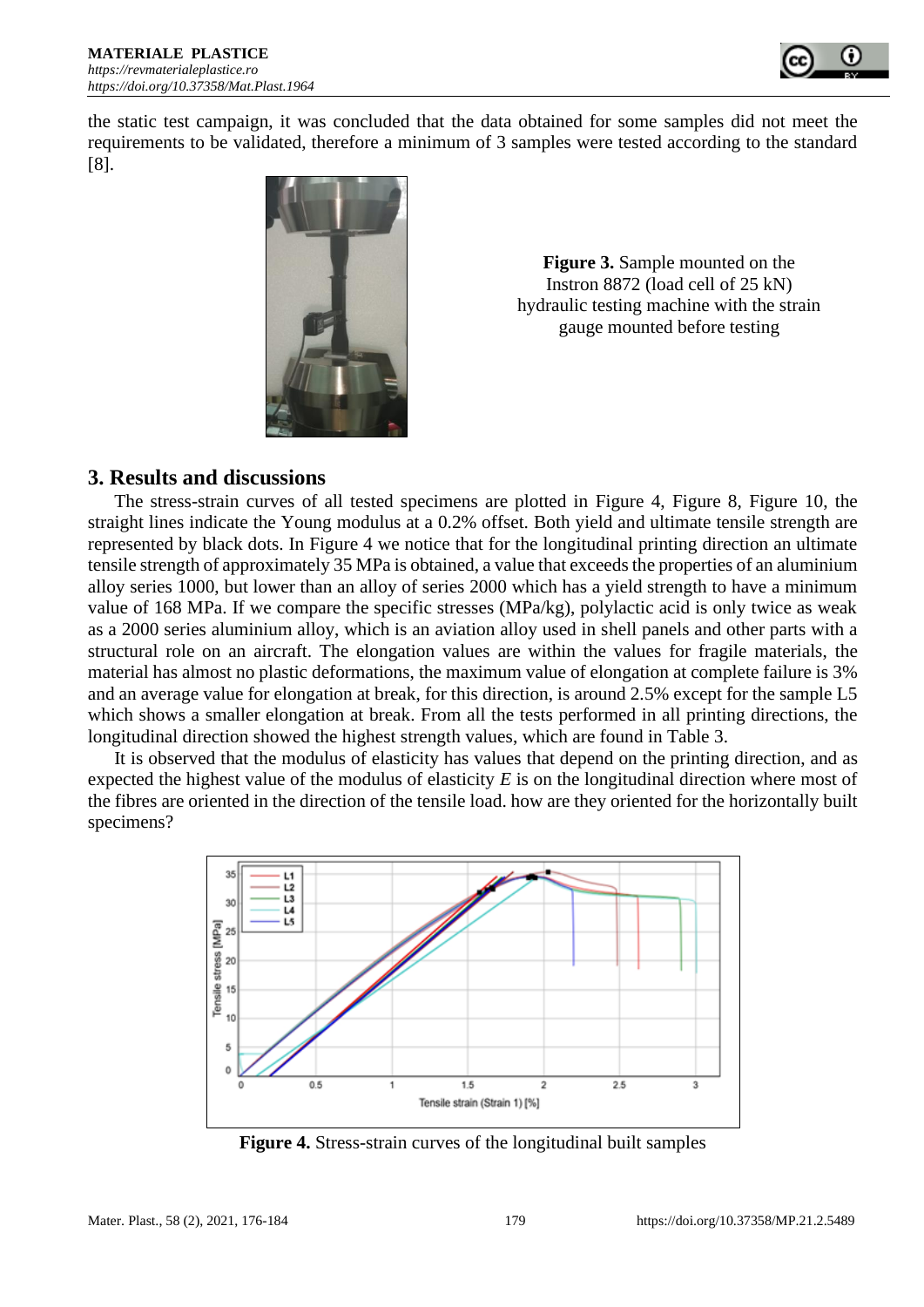



**Figure 5.** Longitudinal samples before and after testing

<span id="page-4-0"></span>The breaking direction for this orientation is predominant following the direction perpendicular to the load as can be seen in [Figure 5.](#page-4-0) For L1 and L2 specimens the fracture plane is not cutting thought a certain orientation from the applied load, this may be caused by imperfections in the area like pores and inclusions from the printing process. The breaking occurs in the lower side of the narrow section because of the stress concentration in the radius due to the printing direction poor resolution of producing the part, this can be seen in [Figure 5](#page-4-0) in the fact that the radius is not smooth, aspect reported also in [7].

| <b>Sample</b>  | <b>Parameter</b> |            |                 |  |  |
|----------------|------------------|------------|-----------------|--|--|
|                | $E$ [MPa]        | $Rm$ [MPa] | Yield strength  |  |  |
|                |                  |            | $(0.2\%)$ [MPa] |  |  |
| L1             | 2313.00          | 34.68      | 31.93           |  |  |
| L <sub>2</sub> | 2212.65          | 35.47      | 32.48           |  |  |
| L <sub>3</sub> | 2257.72          | 34.53      | 32.30           |  |  |
| L4             | 1870.20          | 34.45      | 34.36           |  |  |
| L <sub>5</sub> | 2238.40          | 34.61      | 32.67           |  |  |

**Table 3.** Mechanical properties for the longitudinal (L) specimens

The horizontal (H) direction printed samples exhibit higher mechanical strength compared to transversal and lower than longitudinal ones, the difference between the longitudinal and horizontal direction being due to the orientation of the fibres which are no longer as numerous in the direction of the load. The filling of the specimens being done in the directions  $+/- 45^{\circ}$  as in [Figure 6.](#page-4-1) The breaking of the specimens is done predominantly in the direction of 45° represented in [Figure 7.](#page-5-1)

<span id="page-4-1"></span>

**Figure 6***.* Detail with the rasper angle of the horizontal (H) specimens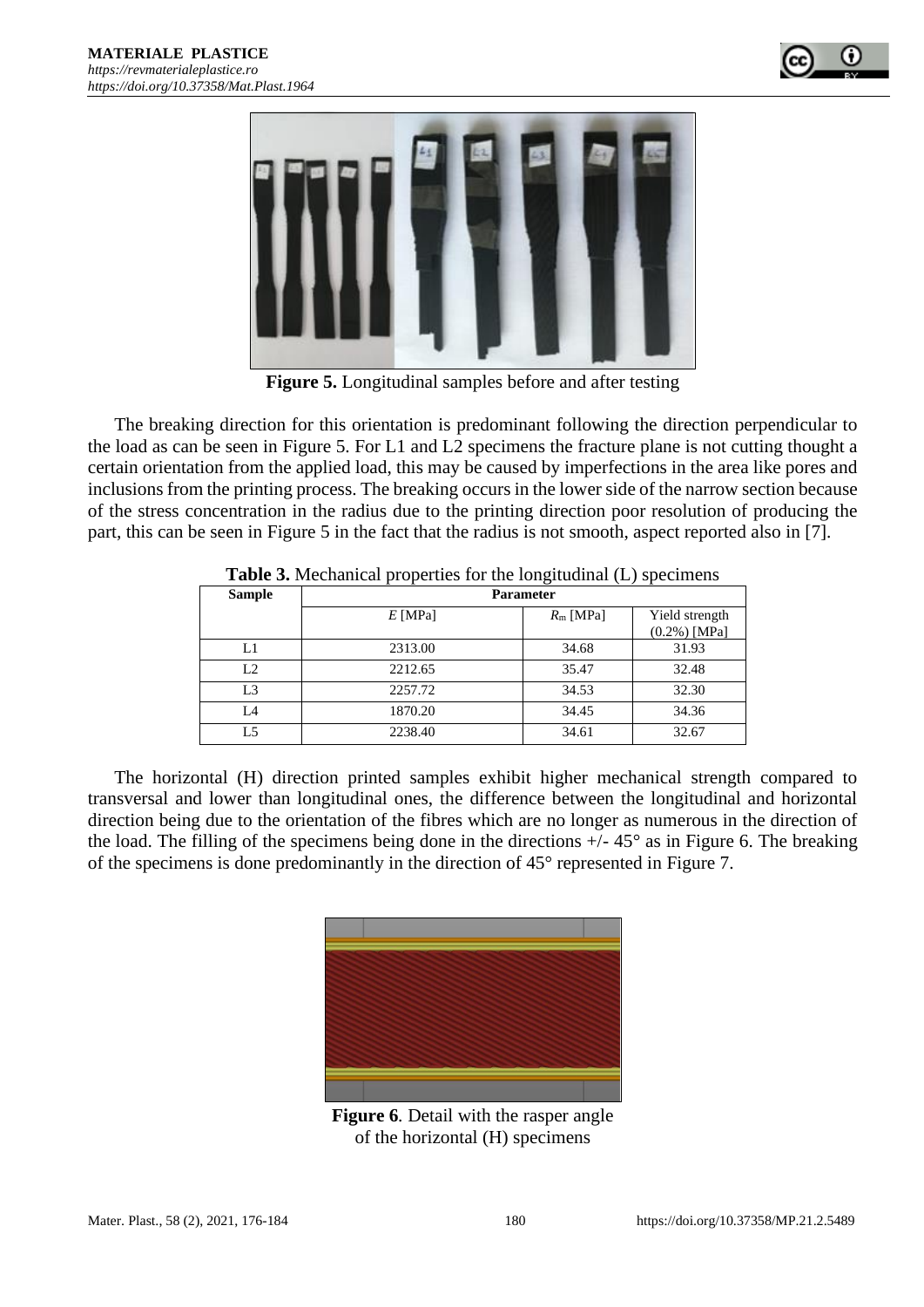



**Figure 7**. Horizontal (H) specimens fracture direction why do you use this abbreviation if it is not used in text! specimens

<span id="page-5-1"></span>[Figure 8](#page-5-0) shows the stress-strain curves for the specimens printed in the horizontal direction (H), it can be observed that the material has a fragile character of rupture because the elongation at break does not exceed 2%, while the ultimate tensile strength varying between 18 and 21 MPa. The fracture plane angle is heavily influenced by the orientation of the fibres, the yield being made in planes parallel to the orientation of the fibres. The contribution of the three exterior perimeters that are along the load direction can create optimistic values of the maximum stress, thus the values presented are slightly higher than those with no perimeters. In [9] the authors also investigated the influence of shell thickness (encompassing the perimeter in the horizontal plane and the solid layers forming the bottom and the top) and found that the shell thickness (i.e., the number of layers) had a large influence on the tensile strength of the samples.



**Figure 8.** Stress-strain curves for the horizontal built samples

<span id="page-5-0"></span>

| <b>Sample</b> | <b>Parameter</b> |            |                                |  |  |
|---------------|------------------|------------|--------------------------------|--|--|
|               | $E$ [MPa]        | $Rm$ [MPa] | Yield strength $(0.2\%)$ [MPa] |  |  |
| H1            | 1454.32          | 18.68      | 16.23                          |  |  |
| H4            | 1596.64          | 21.10      | 19.03                          |  |  |
| H5            | 1583.90          | 21.11      | 18.81                          |  |  |

| <b>Table 4.</b> Mechanical properties for the horizontal (H) specimens |  |
|------------------------------------------------------------------------|--|
|------------------------------------------------------------------------|--|

Stress-strain curves for transversal built samples tested in static regime are reported in [Figure 10.](#page-6-0) Mechanical properties for the transversal (T) specimens given in [Table 5](#page-6-1) clearly show a significant lower mechanical strength compared to horizontal and longitudinal direction printed samples, due to the lack of fibres orientated in the loading direction. Likewise, the adhesion between the layers is lower for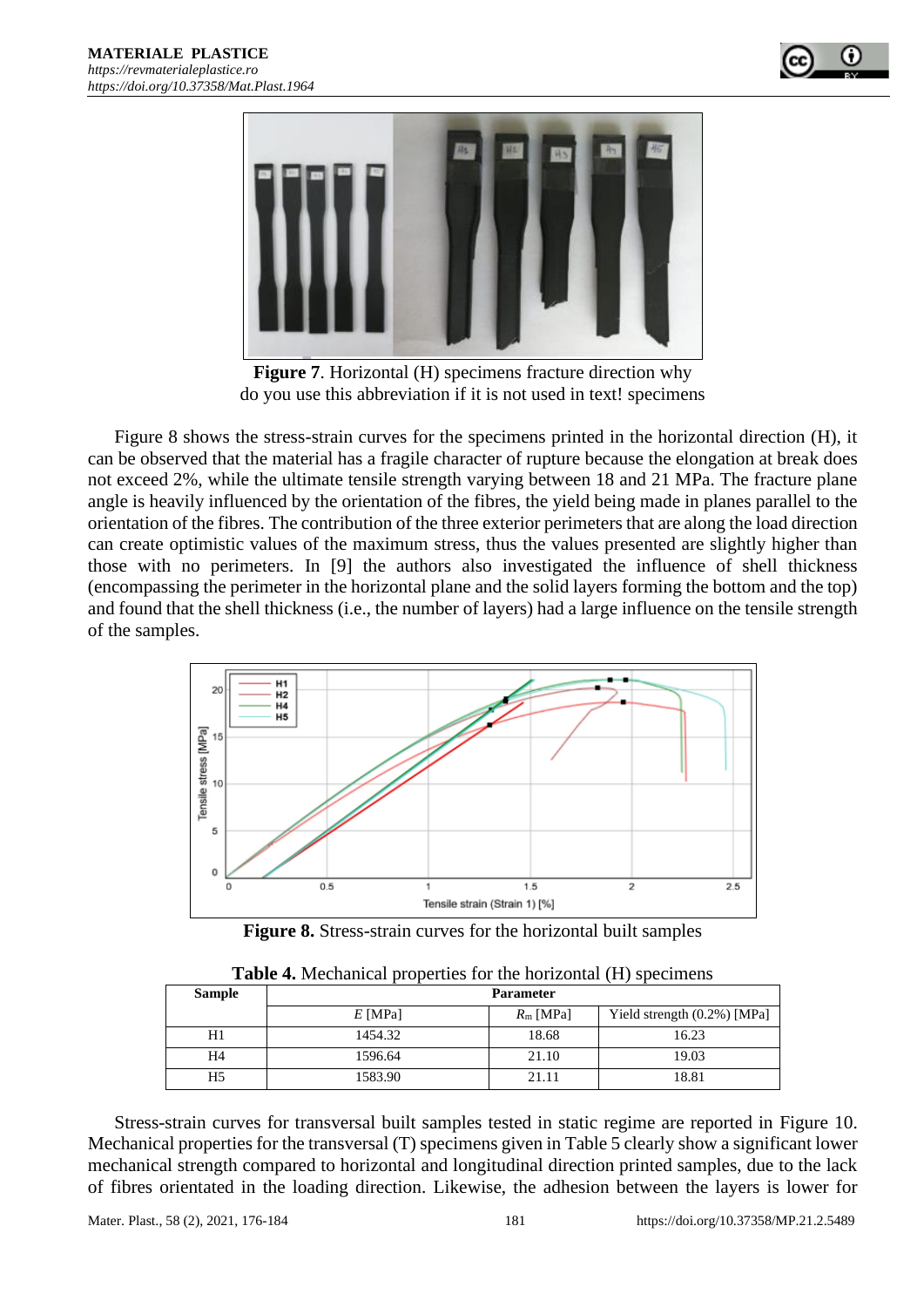

transversal boundaries since slight pressure is applied from the nozzle to the melted filament while the filament is being extruded.



**Figure 9.** Transversal (T) samples before and after testing



**Figure 10.** Stress-strain curves for transversal built samples

<span id="page-6-1"></span><span id="page-6-0"></span>

| <b>Sample</b>  | <b>Parameter</b> |            |                             |  |  |
|----------------|------------------|------------|-----------------------------|--|--|
|                | $E$ [MPa]        | $Rm$ [MPa] | Yield strength (0.2%) [MPa] |  |  |
| T1             | 2398.23          | 19.81      | 19.52                       |  |  |
| T <sub>2</sub> | 2210.12          | 17.86      | 16.66                       |  |  |
| T3             | 2308.83          | 16.87      | -                           |  |  |
| T4             | 2208.56          | 16.77      | 16.40                       |  |  |

**Table 5.** Mechanical properties for the transversal (T) specimens

The research study performed on PLA mechanical properties in static regime using steady tensile rate mechanical tests showed that the polymeric material obtained by additive production is an orthotropic, brittle material with relatively good mechanical strength [2]. [Table 6](#page-7-0) below display the average mechanical properties of PLA and [Table 7](#page-7-1) a comparison with data from the literature regarding the influence of perimeter usage [5].

The average mechanical properties of PLA are listed in [Table 6](#page-7-0) for comparison with the values obtained from the experimental campaign. If we compare the values obtained from [Table 7](#page-7-1) which represent average values obtained from the literature we can conclude that an ultimate tensile strength was obtained with low to medium value depending on the printing direction. The elongation at break is towards the lower limit of the values obtained in several works [1, 2, 5].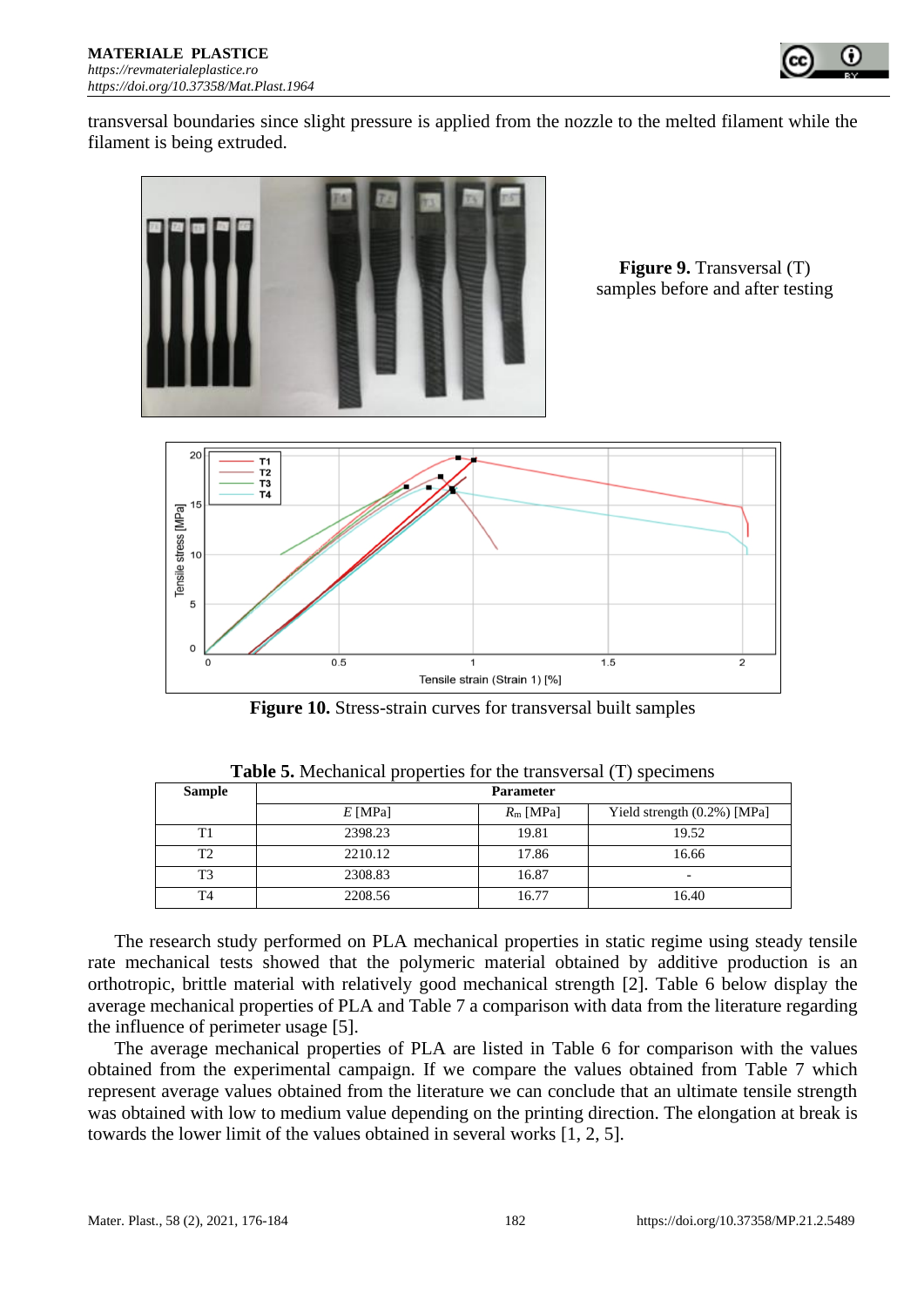<span id="page-7-0"></span>

| Property                                | Units    | Variation interval |
|-----------------------------------------|----------|--------------------|
| Density $(\rho)$                        | $g/cm^3$ | $1.21 - 1.25$      |
| UTS $(\sigma)$                          | MPa      | $21-60$            |
| Young Modulus (E)                       | GPa      | $0.35 - 3.5$       |
| Strain at break $(\epsilon)$            | $\%$     | $2.5 - 6$          |
| Temperature of glass transition $(T_g)$ | $\Gamma$ | $45 - 60$          |
| Melting Point $(T_p)$                   | $\circ$  | 150-162            |

|  |  |  | <b>Table 6. PLA</b> properties variations [5] |
|--|--|--|-----------------------------------------------|
|--|--|--|-----------------------------------------------|

<span id="page-7-1"></span>

|         |                         |                     |                           | Experimental values             |                             |                            |
|---------|-------------------------|---------------------|---------------------------|---------------------------------|-----------------------------|----------------------------|
| Paper   | Number of<br>perimeters | <b>UTS</b><br>[MPa] | Young<br>modulus<br>[MPa] | Raster angle<br>orientation [°] | <b>Build</b><br>orientation | Observation                |
|         |                         | 35                  | 2200                      |                                 | Longitudinal                |                            |
| Current | ↑                       | 34                  | 2200                      | 45                              | Horizontal                  | Rounded average values     |
| study   | 0                       | 18                  | 2300                      | 90                              | Transversal                 |                            |
| [1]     | 3                       | 46.18               | 973                       |                                 | Horizontal                  | Estimated from Figure 17   |
|         | 2                       | 43                  | 2600                      | 0/90                            | Horizontal                  | Extracted from Figure 6    |
| $[2]$   | $\mathfrak{D}$          | 45                  | 2800                      | 45                              | Horizontal                  |                            |
|         |                         | 45                  | N/A                       |                                 | Horizontal                  |                            |
| $[10]$  |                         | 35                  | N/A                       | 45                              | Horizontal                  | Extracted from Figure 7 c) |
|         |                         | 25                  | N/A                       | 90                              | Horizontal                  |                            |

#### **Table 7.** Comparison with data from the literature

The modulus of elasticity obtained for the tested specimens is positioned at the level of medium to high values compared to other studies. The differences between the values obtained in this work and other works can be given by: printing temperature, printing speed, filament manufacturer's recipe and quality but it is not limited to these aspects. More specifically, the study of Grasso et. al. [2], where an infill density of 40% and a number of two perimeters were used, and Rajpurohit et. al. [10], where an infill density of 100% and only one perimeter were used, present high discrepancies in terms of results collected irefor samples with 45° raster orientation. But, when compared to this study, the UTS reported in [10] is 34 MPa, similar to 35 MPa which was reported in this work. Both studies, [2, 10], utilized more accurate and high-end user 3D printers, but none of them specifiy the filament manufacturer. After consulting their work, it was clear that although, the infill percentage has usually an influence, it was not the case in this paper. Neither was the number of perimeters. The only data that is different in all three of the studies, is the material, which can differ in several aspects like quality of manufacturing and storage (humidity, dust, receipt, etc.) given the fact that most of the parameters are similar in all three studies. According to the data collected in the research paper [10], it can be concluded that it is preffered to have a smaller layer height with a larger raster extrusion width, one of the reasons being that the layers have a larger bonding area. This backs up the data obtained in the present study, given the fact that the minimum raster extrusion width was selected (450 um). The fracture plane orientation is perpendicular to the fibre orientation for the longitudinal direction and parallel for the probes fabricated in horizontal and transversal direction. In other studies, the raster orientation was varied [1, 2, 10]. For some directions the values are slightly higher than those presented for the transversal direction but the samples were printed flat on the heat bed with perimeters around the specimen, thus some layers were oriented parallel to the load yielding optimistic results in terms of Young modulus and strength, because of the contribution of the perimeters layer that are oriented in the load direction. Thus, for parts built on the Z direction (transversal) with 100% infill are not influenced by the raster angle orientation, instead the layer adhesion is more important for this fabrication direction. For the horizontal samples, two perimeters were added due to technological reasons.